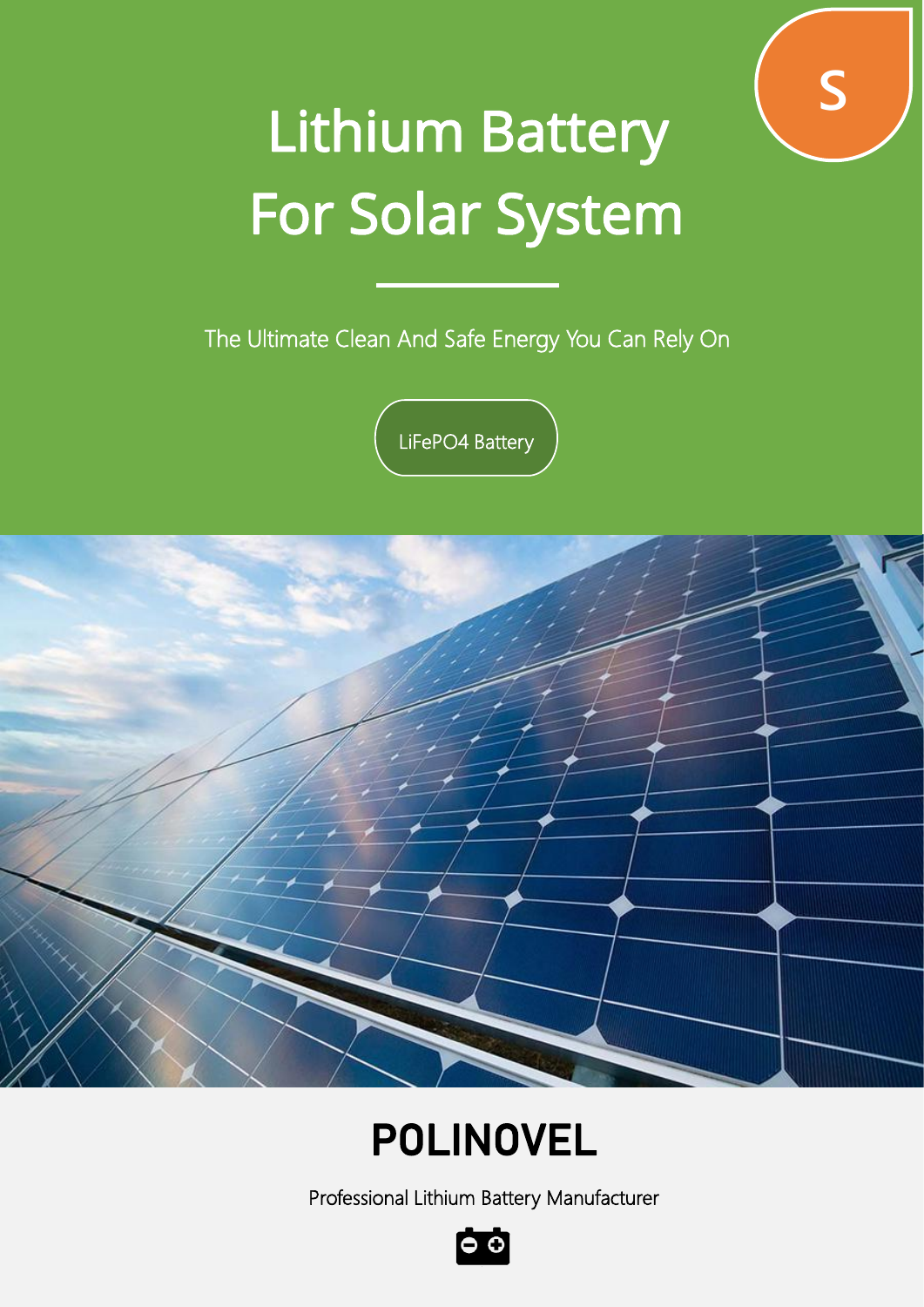### Benefits of Lithium Battery

| Safety                     | Most safe chemistry of LiFePO4, "BMS + PCB" dual safety protection |  |
|----------------------------|--------------------------------------------------------------------|--|
| <b>Superior Durability</b> | Patented screw fastening structure outperform in harsh environment |  |
| Expandable Energy          | Series or parallel connection allowed to get more power            |  |
| Drop-in Replacement        | Standard size same as lead acid for easy replacement               |  |
| Flexible Installation      | Can be installed in horizontal or other sides                      |  |
| Customizable               | Specification customizable to fit specific application needs       |  |
| Light Weight               | 50% less weight than lead acid battery                             |  |
| Longer Life                | 8-10 times longer cycle life than lead acid                        |  |
| Maximum Usable Capacity    | 25-50% more capacity than lead acid battery                        |  |
| Long Shelf Life            | Low self discharge in storage period                               |  |
| Wide Temperature Range     | More efficient and safe operation at wide temperature range 0-60°C |  |
| Maintenance Free           | No maintenance that saving cost in long time use                   |  |
| Environment-friendly       | Non-hazardous, non-pollution                                       |  |

#### Solar Energy System

Lifepo4 batteries are clean, long-lasting, maintenance-free and safe that provide reliable power for Solar.